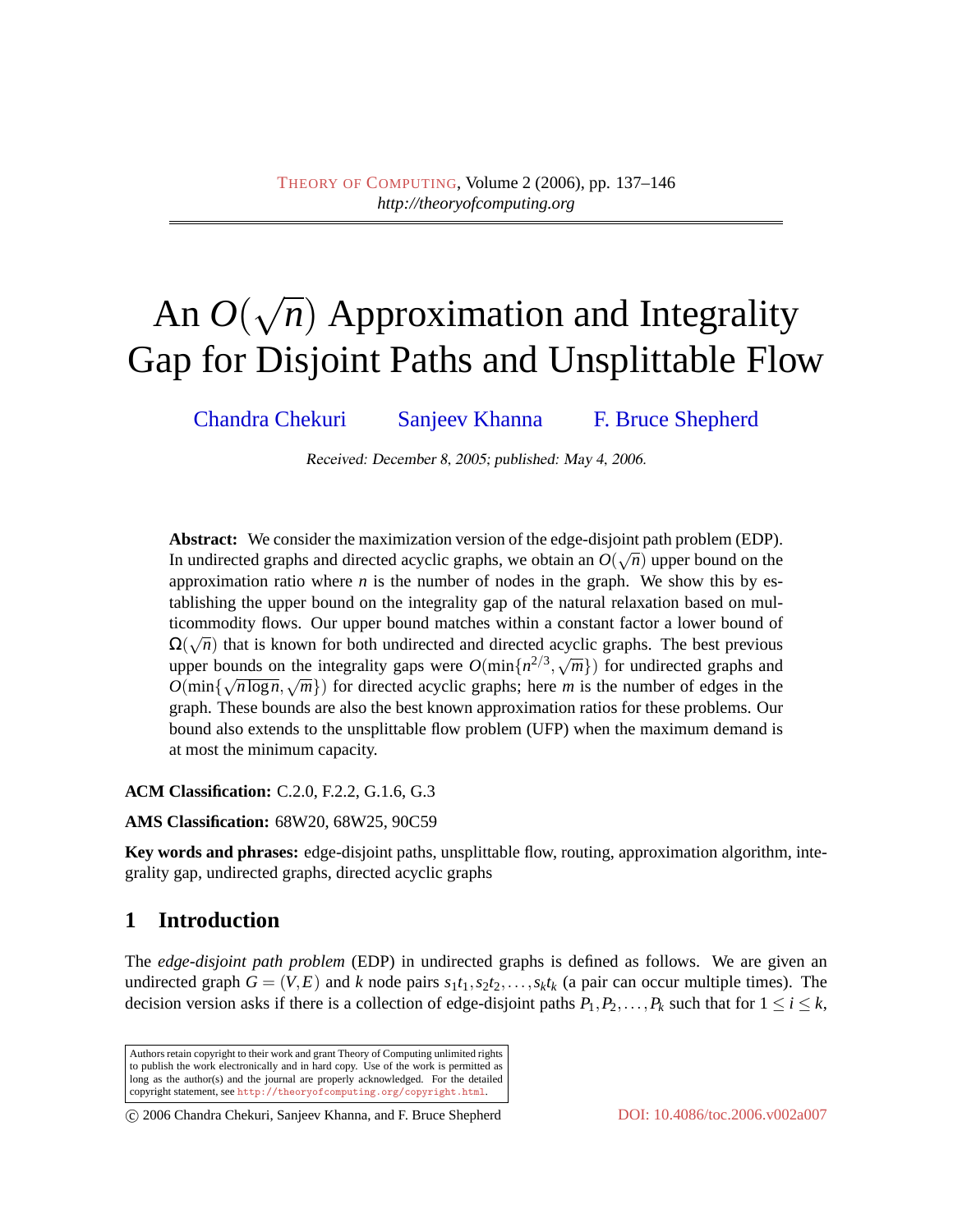$P_i$  is a path from  $s_i$  to  $t_i$ . We consider the maximization version where we seek to find the largest subset of the *k* pairs that can be connected by edge-disjoint paths. In the weighted case, each pair *s<sup>i</sup> t<sup>i</sup>* has a non-negative weight *w<sup>i</sup>* and we seek to find the largest weight subset of pairs to connect. In the directed version, the *arc-disjoint path problem*, each demand consists of an ordered pair (*s<sup>i</sup>* ,*ti*) and we require a directed path from  $s_i$  to  $t_i$ . For expediency, however, we refer to all versions as EDP. We also consider a generalization of EDP called the *unsplittable flow problem* (UFP). In this problem the edges of the graph *G* have non-negative integer capacities given by a function  $c : E \to Z^+$  and each of the *k* pairs has an integer demand,  $d_i$  for pair *i*. A subset *S* of the pairs is *routed* if there is a path collection  $P_i$ ,  $i \in S$ such that  $P_i$  connects  $s_i$  to  $t_i$  and for each edge  $e \in E$ ,  $\sum_{i \in S: e \in P_i} d_i \le c(e)$ . We say that an instance of UFP satisfies the *no-bottleneck* assumption if  $d_{\text{max}} = \max_i d_i \leq \min_i c(e) = c_{\min}$ . Note that EDP is a special case of UFP with  $d_i = 1$ ,  $1 \le i \le k$  and  $c(e) = 1$ ,  $e \in E$ . We refer to the special case of UFP when only the *di*'s are 1 as *capacitated EDP*.

EDP and UFP are fundamental problems in combinatorial optimization and also arise in a number of applications. These problems are strongly NP-hard even in very restricted settings and also hard to approximate. Consequently there is a large body of literature on special cases and variants. The natural multicommodity flow relaxation (see Section [2](#page-2-0) [for more details\) plays an important role in providing an](#page-2-0) upper bound on the optimum value. In this paper we focus on approximation algorithms and integrality gaps of the flow relaxation for arbitrary instances.

We briefly review known results for general graphs. For a more comprehensive view, including results for special classes of EDP, see [\[7,](#page-7-0) [10,](#page-8-1) [17,](#page-8-2) [11\]](#page-8-3). In discussing results for EDP we normally assume that the underlying graph is a simple graph and use *n* and *m* to refer to the number of nodes and edges (arcs) respectively. For EDP it is known that the integrality gap of the flow LP is  $\Omega(\sqrt{n})$  even in undirected planar graphs [\[8\]](#page-7-1). A first upper bound on the approximation ratio for EDP was  $O(\sqrt{m})$  [\[10\]](#page-8-1). This also holds for capacitated EDP and in fact can be obtained using a simple greedy algorithm that iteratively picks an arbitrary unconnected pair and picks a shortest feasible path for it [\[12,](#page-8-4) [9,](#page-7-2) [14\]](#page-8-5). The best upper bound on the integrality gap for EDP is  $O(\min\{n^{2/3}, \sqrt{m}\})$  in undirected graphs [\[4\]](#page-7-3) and  $O(\frac{1}{2}, \frac{2}{3}, \frac{1}{3}, \frac{1}{3}, \frac{1}{3})$ .  $O(\min\{n^{2/3}\log^{1/3}n, \sqrt{m}\})$  in directed graphs [\[18\]](#page-8-6). It has been an interesting open problem to bridge the gap between the upper and lower bounds on the integrality gap for EDP. In [\[4\]](#page-7-3), the greedy algorithm was combined with an algorithm based on single source flow (for a special class of instances called *v*-separable instances) to obtain a bound of  $O(\sqrt{n \log n})$  in directed acyclic graphs (DAGs). Guruswami et al. [\[9\]](#page-7-2) showed that EDP in directed graphs is hard to approximate within a factor of *O*(*m* 1/2−ε ) unless  $P = NP$ . Their result applies to sparse graphs, and hence as a function of *n*, it establishes a hardness factor of Ω(*n*<sup>1/2−ε</sup>). Ma and Wang [\[15\]](#page-8-7) showed that EDP in DAGs is hard to approximate within a factor of  $\Omega(2^{\log^{1-\epsilon} n})$  unless  $NP \subseteq DTIME(n^{\text{polylog}(n)})$ . For undirected graphs, Andrews et al. [\[1\]](#page-7-4) showed that EDP is hard to approximate within a factor of  $\Omega(\log^{1/2-\epsilon} n)$  unless  $NP \subseteq ZPTIME(n^{\text{polylog}(n)})$ . In [\[4\]](#page-7-3) it was conjectured that that the approximation threshold for EDP in directed graphs and the integrality  $\alpha$  was conjectured that that the approximation threshold for EDF in directed graphs and the integranty gap of EDP in undirected and directed graphs is  $\Theta(\sqrt{n})$ . Here we improve the upper bound to  $O(\sqrt{n})$ for undirected graphs and DAGs. In fact we prove the following stronger result.

<span id="page-1-0"></span>**Theorem 1.1.** *The integrality gap of the relaxation based on multicommodity flows is* Θ( √ *n*) *for capacitated EDP in undirected graphs and DAGs.*

Algorithms for UFP have typically been based on those for EDP. We distinguish between instances that satisfy the no-bottleneck assumption and those that do not. First we discuss the general case where

THEORY OF C[OMPUTING](http://dx.doi.org/10.4086/toc), Volume 2 (2006), pp. 137–146 138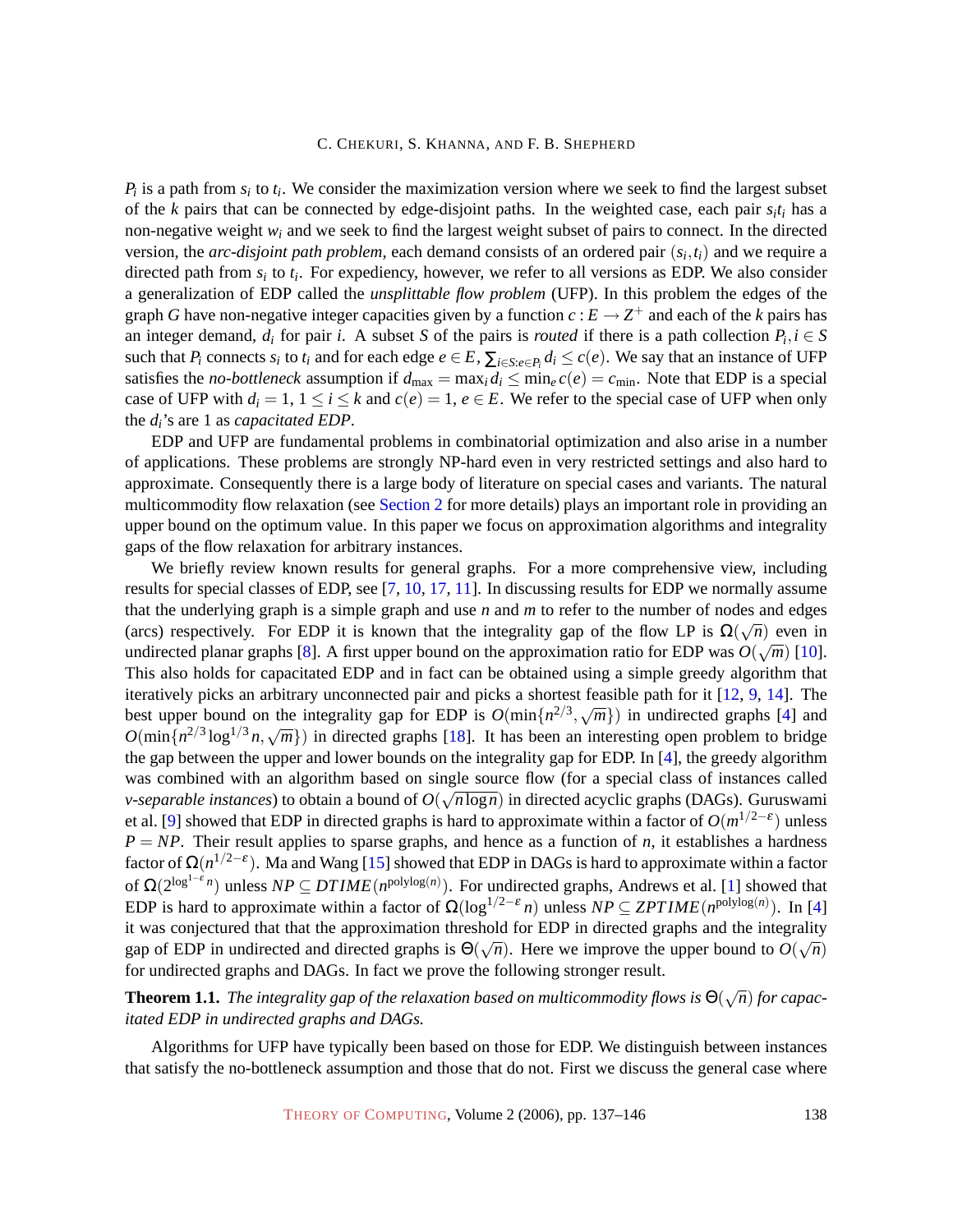$d_{\text{max}}$  can be larger than  $c_{\text{min}}$ . The best upper bound known in this case is  $\tilde{O}(\sqrt{m}\log d_{\text{max}}/c_{\text{min}})$  [\[9\]](#page-7-2) even in directed graphs. Azar and Regev  $[2]$  showed that unless  $P = NP$ , UFP is hard to approximate in directed graphs within a factor of  $\Omega(m^{1-\epsilon})$  on sparse instances which translates to a hardness factor of  $\Omega(n^{1-\epsilon})$ as a function of *n*. Note that the hard instances constructed in [\[2\]](#page-7-5) have the property that  $d_{\text{max}}/c_{\text{min}}$  is exponential in *m*. For instances satisfying the no-bottleneck assumption, Baveja and Srinivasan [\[3\]](#page-7-6) obtained an  $O(\sqrt{m})$  approximation. Kolman and Schiedeler [\[14\]](#page-8-5) showed that if  $w_i = d_i$  then an  $O(\sqrt{m})$ approximation can be obtained even if  $d_{\text{max}} \ge c_{\text{min}}$ . Under the same assumption on the weights, Kolman [\[13\]](#page-8-8) extended the EDP bounds in [\[4,](#page-7-3) [18\]](#page-8-6) to UFP. It is known from the work of Kolliopoulos and Stein [\[12\]](#page-8-4) that, for a certain class of packing integer programming problems (PIPs) that they call column restricted packing integer programs (CPIPs), the integrality gap for instances that satisfy the no-bottleneck assumption is within a constant factor of the integrality gap for unit-demand instances (see [\[6\]](#page-7-7) for some refinements and extensions). From this we immediately obtain the following corollary to [Theorem 1.1.](#page-1-0)

<span id="page-2-1"></span>**Corollary 1.2.** *The integrality gap of the relaxation based on multicommodity flows is*  $\Theta(\sqrt{n})$  *for nobottleneck instances of UFP in undirected graphs and DAGs.*

We prove [Theorem 1.1](#page-1-0) in Section [3, after setting up some notation and proving a lemma on single](#page-4-0) source flows in Section [2. We remark that Thanh Nguyen \[16\] has independently obtained an approxima](#page-2-0)tion ratio of  $O(\sqrt{n})$  for DAGs, and subsequent to our work, obtained an alternative  $O(\sqrt{n})$  approximation in undirected graphs.

## <span id="page-2-0"></span>**2 Preliminaries**

An instance of capacitated EDP consists of a graph  $G = (V, E)$ , integer edge capacities specified by *c*:  $E \to Z^+$ , and k node pairs  $s_1t_1, s_2t_2, \ldots, s_kt_k$ . Each pair  $s_it_i$  has a non-negative weight  $w_i$  and demand  $d_i =$ 1. In a directed graph instance, the node pairs are ordered:  $(s_1,t_1), (s_2,t_2), \ldots, (s_k,t_k)$ . For convenience of notation we assume that any pair of nodes occurs at most once in the given instance. A *terminal* is a node that is the end point of some pair in the given instance.

**Multicommodity flow LP formulation:** For the given instance, we let  $\mathcal{P}_i$  denote the set of all paths joining  $s_i$  and  $t_i$  in *G*, and let  $\mathcal{P} = \cup_i \mathcal{P}_i$ . The following multicommodity flow relaxation is used to obtain an upper bound on an optimal solution to the given instance. For each path  $P \in \mathcal{P}$  we have a variable  $f(P)$  which is the amount of flow sent on *P*. We let  $x_i$  denote the total flow sent on paths for pair *i*. The LP relaxation is the following.

$$
\max \sum_{i=1}^{k} w_i x_i \quad \text{s.t}
$$
\n
$$
x_i - \sum_{P \in \mathcal{P}_i} f(P) = 0 \quad 1 \le i \le k
$$
\n
$$
\sum_{P : e \in P} f(P) \le c(e) \quad \forall e \in E
$$
\n
$$
x_i, f(P) \in [0,1] \quad 1 \le i \le k, P \in \mathcal{P}
$$

THEORY OF C[OMPUTING](http://dx.doi.org/10.4086/toc), Volume 2 (2006), pp. 137–146 139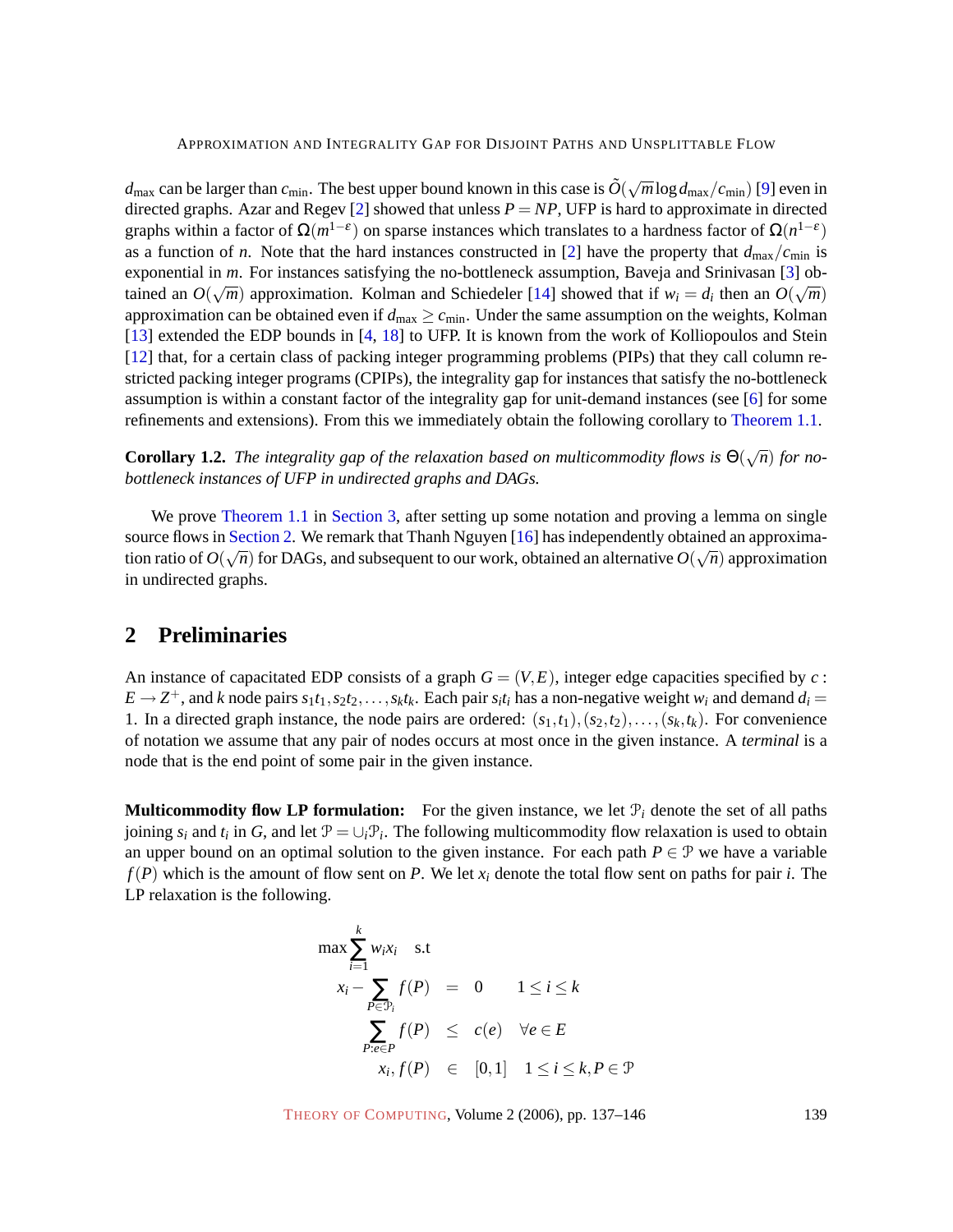We work with the above exponential size path formulation for discussion's sake, but there is an equivalent compact formulation that can be used for computational purposes. We also remark that for any fixed  $\varepsilon > 0$ , efficient combinatorial algorithms are known for obtaining a  $(1+\varepsilon)$ -approximation to the above LP. Let OPT denote the optimal value of the LP on a given instance. In a solution, we call a path *P* fractional if  $f(P) \in (0,1)$ , otherwise  $f(P) \in \{0,1\}$  and *P* is integral. If the total weight of flow on integrally routed paths is more than  $OPT/2$ , then we already obtain a 2-approximation. The interesting and difficult case is when the fractionally routed paths contribute most of OPT and we focus on this case. From standard polyhedral theory, the number of fractionally routed paths in a basic solution to the LP is at most *m*. Therefore we can assume that  $c(e) \leq m$  for all edges. By making parallel copies of edges, in the following, we assume that all edges in *G* have unit capacity.

#### <span id="page-3-0"></span>**2.1 Incremental augmentation of directed flow**

Let  $G = (V, A, c)$  be a directed graph with integer arc capacities given by *c*. For  $S \subset V$ , we denote by  $\delta_G^+(S)$ , or simply  $\delta^+(S)$  if *G* is clear from the context, the set of arcs  $(u, v)$  such that  $u \in S$  and  $v \in V \setminus S$ . Similarly  $\delta_G^-(S)$  denotes the set of arcs  $(u, v)$  with  $u \in V \setminus S$  and  $v \in S$ . Let  $s_1, s_2, \ldots, s_k$  be distinct nodes (terminals) that seek to send flow to a sink node *t*. A non-negative vector  $(b_1, b_2, \ldots, b_k)$  is a *feasible* flow vector if the terminals can route  $\sum_i b_i$  flow to *t* with  $b_i$  flow originating at  $s_i$  for  $1 \le i \le k$ . Let *B* be the set of all feasible flow vectors. For a vector  $b \in B$ , let  $F(b) = \sum_i b_i$  denote the *total flow*. For  $b \in B$ let  $I(b)$  be the index set of terminals that have integer flow, that is,  $i \in I(b)$  iff  $b_i$  is an integer.

<span id="page-3-1"></span>**Theorem 2.1.** *Given b* ∈ *B* and  $j \notin I(b)$  *with*  $b_j > 0$ *, we can compute*  $b' \in B$  *in polynomial time with*  $b'_{j} = \lceil b_{j} \rceil$  and  $F(b') \geq F(b)$  such that

- $b'_\ell \leq [b_\ell]$  for  $1 \leq \ell \leq k$ , and
- $b'_i = b_i$ , for  $i \in I(b)$ .

*Proof.* Let  $f$  be a flow that demonstrates the feasibility of  $b$ . We obtain an auxiliary graph  $G'$  from  $G$ and *f* in the usual way: for each arc  $a \in A$  with positive flow, we retain the arc in *G* if  $f(a) < c(a)$ and assign it capacity  $c(a) - f(a)$ . If  $f(a) > 0$  we add a reverse arc  $\bar{a}$  in  $G'$  of capacity  $f(a)$ . In  $G'$ we look for a directed path from  $s_j$  to either *t* or some terminal  $s_h$  with  $h \notin I(b) \cup \{j\}$ . If we can find such a directed path, we can increase  $b_j$  while not changing the net flow out of any terminal in  $I(b)$ , or decreasing the total flow into *t*. If the augmenting path allows us to increase  $b_j$  to  $\lfloor b_j \rfloor$  we are done. Otherwise we find another augmenting path and repeat. We need only to show that if *b<sup>j</sup>* is not integral, then we can always find an augmenting path of the above type. Suppose not. Let *S* be the set of all nodes reachable from  $s_j$  in  $G'$ . It follows that *t* and no terminal  $s_h$  with  $h \notin I(b) \cup \{j\}$  belongs to *S*. Since no arcs leave *S* in  $G'$ , any  $a \in \delta_G^-(S)$  has zero flow, in other words  $f(a) = 0$ . Further, any arc  $a \in \delta_G^+(S)$  is at capacity,  $f(a) = c(a)$ . This implies that  $\sum_{a \in \delta_G^+(S)} c(a) = \sum_{i \in S} b_i$ . Note that the only terminals in *S* are *s*<sub>*j*</sub> and some terminals from *I*(*b*). Thus the expression  $\sum_{i \in S} b_i$  cannot be integral since  $b_j$  is not integral while the rest of the summands are. This is a contradiction since  $\sum_{a \in \delta_G^+(S)} c(a)$  is integral.  $\Box$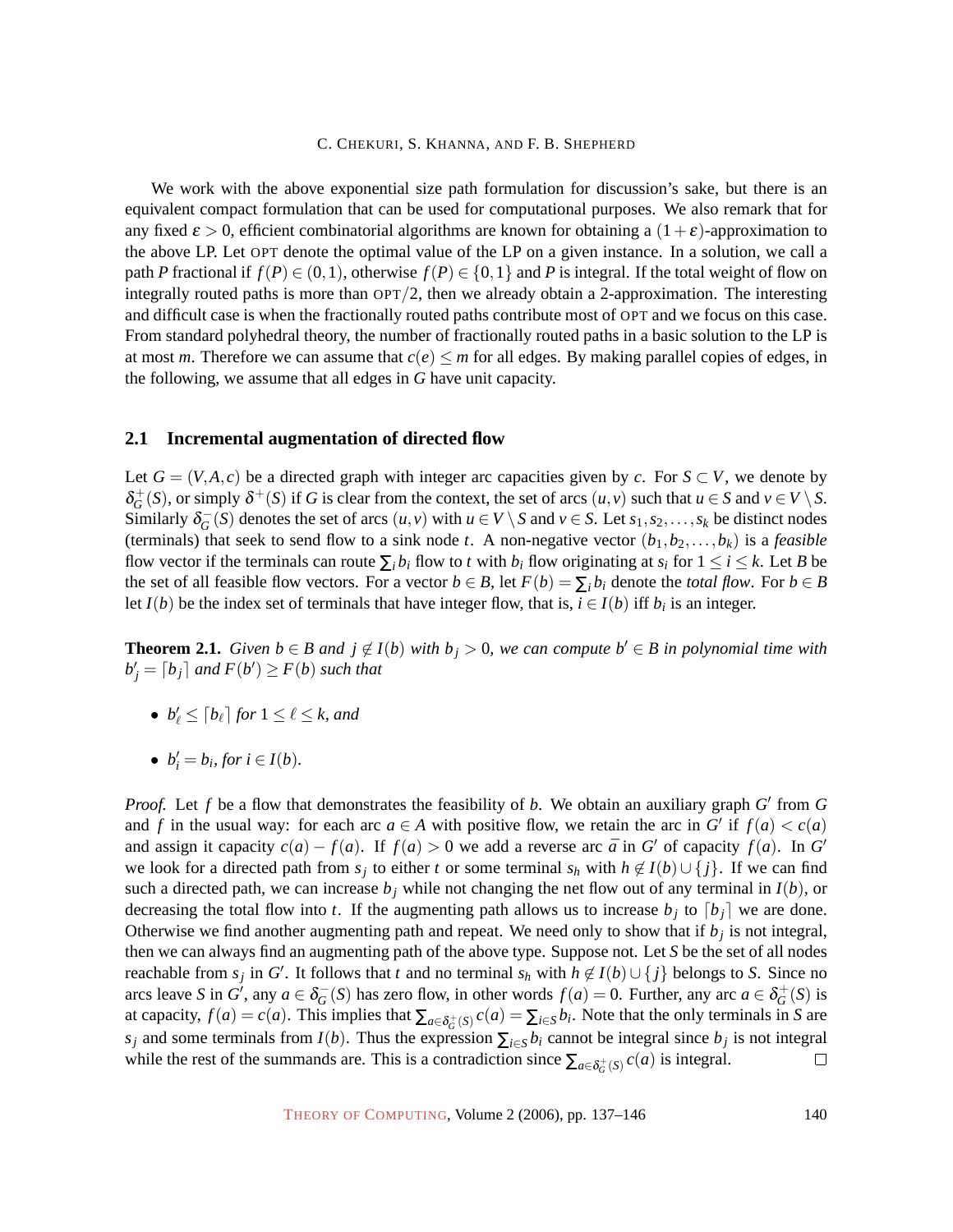## <span id="page-4-0"></span>**3 Proof of [Theorem 1.1](#page-1-0)**

In this section, we prove [Theorem 1.1.](#page-1-0) The proof for undirected graphs differs from that for DAGs but they share a common initial phase. For simplicity of description, we focus on the cardinality case ( $w_i = 1$ ) for  $1 \le i \le k$ ). We discuss the extension to the weighted case later.

Consider an optimal multicommodity flow solution for a given instance of EDP and let  $f = \sum_i x_i$  be the total flow in the solution. For each pair *i* we decompose its flow into flow paths (alternatively we can simply use the flow paths given by the solution). Suppose more than  $f/2$  flow is routed on flow paths of length at most  $\sqrt{n}$ . Then we can greedily build a solution of value  $\Omega(f/\sqrt{n})$  as follows. First, paths of length at filost  $\sqrt{n}$ . Then we can greetify build a solution of value  $\frac{d}{d\sqrt{n}}$  as follows. First, we remove all the flow on paths of length more than  $\sqrt{n}$ , by assumption we have at least  $f/2$  flow left. Pick a flow path *P* corresponding to some unrouted pair, say pair *i*. Route the pair along the path *P* and remove the edges of *P* from the graph. In this process we discard all flow on paths that use any edge of *P* as well as any flow on paths other than *P* that carry flow for the pair *i*. Since the length of the path *P* as wen as any now on pains oner than *I* that carry now for the pair *t*. Since the length of the pair *I* is at most  $\sqrt{n}$ , the total flow that we discard is at most  $\sqrt{n}+1$ . Repeating this process until there is no more flow ensures that we route  $\Omega(f/\sqrt{n})$  pairs.

We now focus on the case when more than  $f/2$  flow is routed along paths of length greater than  $\sqrt{n}$ . Let  $\alpha = f/\sqrt{n}$ . If  $\alpha \le 1$ , it suffices to route any one pair in the EDP instance to obtain an  $O(\sqrt{n})$  $\sqrt{n}$ . Let  $\alpha = f/\sqrt{n}$ . If  $\alpha \le 1$ , it sumes to foute any one pair in the EDI instance to obtain an  $O(\sqrt{n})$  integrality gap. Otherwise, since each flow path is of length at least  $\sqrt{n} + 1$ , by the pigeonhole principle, there exists a node *v* such that at least  $f\sqrt{n}/n = \alpha$  flow is routed through *v* . Discard all flow that does not go through *v*; we show how to route  $\Omega(\alpha)$  pairs using the flow that goes through *v*. The algorithms for the undirected and directed acyclic graphs differ in this second phase and we describe them separately.

The above scheme that combines the greedy analysis with the analysis for the case when a large amount of flow is routed through a single node *v* is from [\[4\]](#page-7-3) where it was used to obtain an  $O(\sqrt{n \log n})$ approximation for the DAG case.

In the rest of the section, for convenience of notation, we will assume that a node in the graph is a terminal of at most one of the pairs  $s_1t_1, s_2t_2, \ldots, s_kt_k$ . Otherwise, we can add dummy nodes to ensure this property; note that we are aiming for a constant factor approximation in this second stage and hence the increase in the number of nodes does not contradict our overall goal of an  $O(\sqrt{n})$  approximation. With this assumption, we can specify the pairs by a matching *M* on the terminals.

#### **3.1 Undirected graphs**

Let  $x_i$  denote the flow for pair *i* that is routed through *v*. This implies that  $s_i$  and  $t_i$  each send  $x_i$  amount of flow to *v*. For a terminal  $a \in V$  we let  $y(a)$  denote its flow through *v*, thus  $y(s_i) = y(t_i) = x_i$ . We have that  $\sum_i x_i = \alpha$ . Given any  $0 < \varepsilon < 1/2$ , we either transform *x* into another feasible solution *x'* with several additional properties or we can directly find an edge-disjoint routing for  $\Omega(\epsilon \alpha)$  pairs. In the former case, we perform an additional step to recover an edge-disjoint routing for  $\Omega(\varepsilon \alpha)$  pairs from the solution *x'*. The solution *x'* satisfies the following properties: (i) for  $1 \le i \le k$ ,  $x'_i = 0$  or  $x'_i = 1 - \varepsilon$ , (ii)  $\sum_i x'_i = \Omega(\varepsilon \alpha)$ , and (iii)  $x'$  is a feasible multicommodity flow for the pairs such that all flow still goes through  $v$ . Suppose we can obtain a solution x' with the properties described above. Let  $M' \subseteq M$  be the matching on pairs *i* such that  $x'_i > 0$ . Let *X* be the set of end points of *M'*. We have that  $\sum_i x'_i = (1 - \varepsilon)|M'| = (1 - \varepsilon)|X|/2$ . We solve a single source flow problem in a modified graph obtained by adding a super-sink *t* connected to each terminal *a* with an end point in *M'* by a directed arc of capacity one; we find a maximum flow from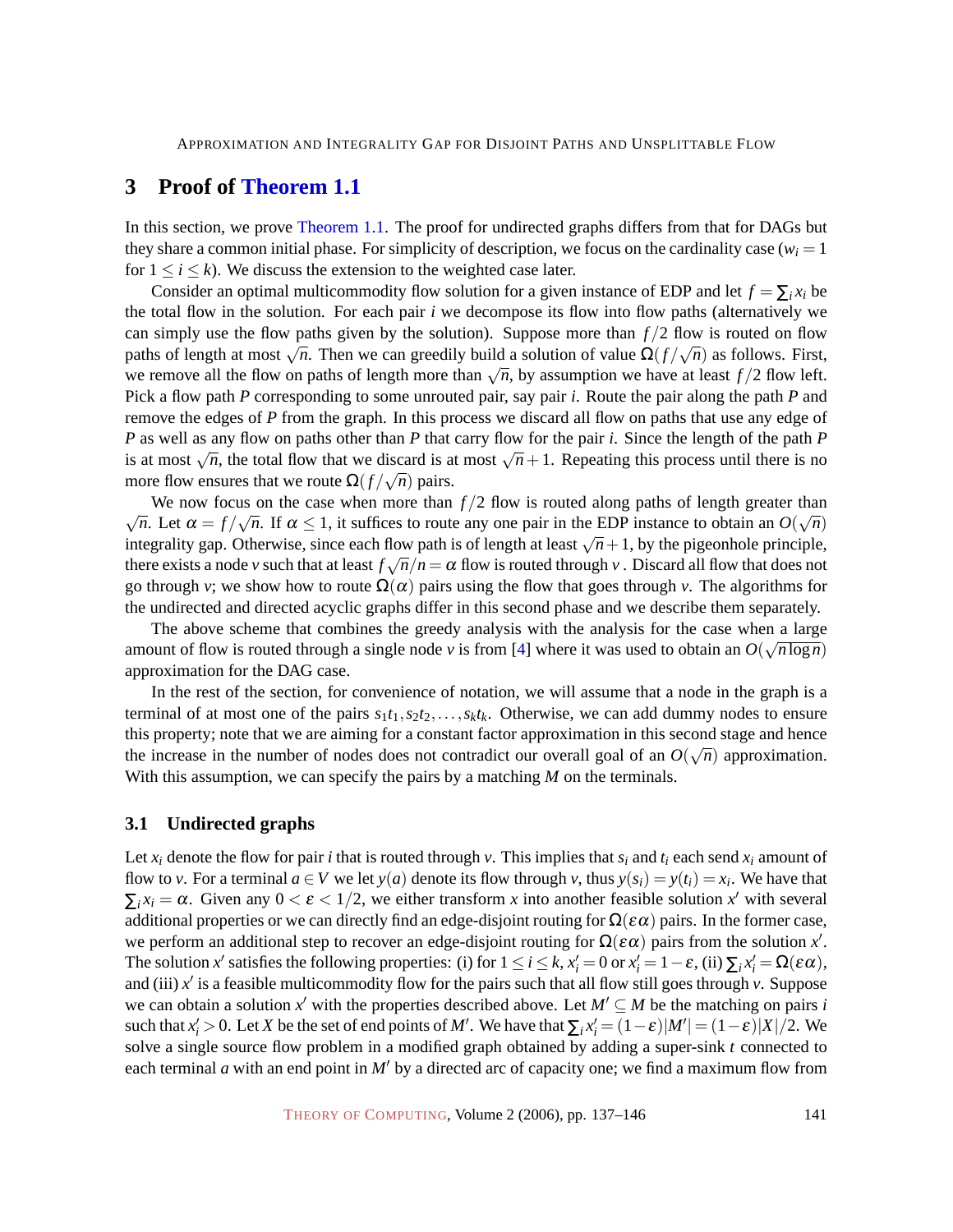*v* to *t*. By construction, there is a total flow of at least  $2\sum_i x_i'$  between *v* and *t*. Further, since the graph has integer capacities, we can choose this maximum flow to be integral which induces a collection of edge-disjoint paths from *v* to a subset of terminals  $X' \subset X$  where  $|X'| \ge (1 - \varepsilon)|X|$ . Let  $M''$  be the largest sub-matching of *M'* induced by the terminals in *X'*. Simple calculations show that  $|M''| \ge (1 - 2\varepsilon)|M'|$ . Hence, if we choose  $\varepsilon = 1/4$ , we obtain a matching *M<sup>n</sup>* of size  $\Omega(\alpha)$  such that the end-points of *M<sup>n</sup>* are connected to  $\nu$  be edge-disjoint paths and hence the pairs corresponding to  $M''$  are routed in *G*.

<span id="page-5-0"></span>**The transformation:** We accomplish the transformation of  $x$  to  $x'$  using a clustering scheme from [\[5\]](#page-7-8). For a graph *H* and  $\gamma \ge 0$ , let γ*H* denote the graph *H* with capacities of the edges set to γ. We find edgedisjoint and connected subgraphs called *clusters*  $G_1 = (V_1, E_1), G_2 = (V_2, E_2), \ldots, G_p = (V_p, E_p)$  with the following properties. Each terminal  $a$  is assigned to exactly one of the clusters with  $l(a)$  denoting the index of the cluster that it is assigned to. Further for each cluster  $G_i$  we ensure that  $1/\varepsilon \leq \sum_{a:l(a)=i} y(a) \leq$  $2/\varepsilon$ . It follows that  $p = \Omega(\varepsilon \alpha)$ . We give a sketch of the clustering scheme and refer the reader to [\[5\]](#page-7-8) for more details. Consider an arbitrary rooted spanning tree *T* of *G*. Let *u* be a deepest node in *T* such that  $\sum_{a \in T_u} y(a) \ge 1/\varepsilon$ ; here  $T_u$  is the subtree of *T* rooted at *u*. Let  $u_1, u_2, \ldots, u_h$  be the children of *u* in *T* and let  $T_u^i$  denote the subtree obtained from  $T_u$  by removing the children  $u_{i+1}, \ldots, u_h$  and their subtrees from  $T_u$ . Let *j* be the smallest index such that  $\sum_{a \in T_u^j} y(a) \ge 1/\varepsilon$ . We let  $G_1$  be the graph induced by the nodes in  $T_u^j$  and set  $\ell(a) = 1$  for all terminals  $a \in V(G_1)$ . By the choice of *u* and *j* it follows that  $\sum_{a \in V(G_1)} y(a) \leq 2/\varepsilon$ . We remove all nodes in  $G_1$  from *T* except *u*, reduce  $y(u)$  to 0 if *u* is a terminal, and apply the procedure above iteratively to create the required clusters. Note that the clusters are not necessarily node-disjoint but they are edge-disjoint and connected. Once the clusters are formed, we create a multi-graph *C* that has one node per cluster. For each pair *s<sup>i</sup> t<sup>i</sup>* we add an edge between cluster  $l(s_i)$  and  $l(t_i)$  – this might be a self-loop if  $l(s_i) = l(t_i)$ . We find a maximal independent set of edges *F* in this cluster graph – we note that we are allowed to pick a self-loop in the set. It is relatively easy to argue that the cardinality of this set is  $\Omega(p)$  using the fact that  $1/\varepsilon \leq \sum_{a:l(a)=i} y(a) \leq 2/\varepsilon$  for each  $G_i$ ; each edge that is picked can eliminate other edges of total flow of at most  $4/\varepsilon$ . Let *F*' be the set of self-loops in  $F$ . We claim that the pairs associated with the edges in  $F'$  can be routed in  $G$  via edge-disjoint paths. This follows because a self-loop corresponds to a pair with both end points in the same cluster; recall that each cluster is connected and the clusters are edge-disjoint. Thus, if  $|F'| \ge |F|/2$  we can route  $\Omega(p)$ pairs. Otherwise we consider the pairs corresponding to the edges in  $F \setminus F'$ . Let *Z* be the terminals that are the end points of the pairs corresponding to these  $\Omega(p)$  edges.

The terminal from *Z* with  $l(a) = i$  is termed the *representative* for cluster  $G_i$ . We obtain  $x'$  by setting  $x_i' = 1 - \varepsilon$  for each pair with an end point in *Z* and  $x_i' = 0$  otherwise. To argue that  $x'$  satisfies the desired properties, we observe that the terminals in *Z* can each simultaneously send a flow of  $(1 - \varepsilon)$  to *v*, in the following manner. The representative terminal  $a$  in  $G_i$  can send one unit of flow to other terminals in  $G_i$  such that a terminal  $a' \in G_i$  receives flow of at most  $\varepsilon y(a')$ . This follows from the fact that  $G_i$  is connected and  $\sum_{a':l(a')=i} y(a') \geq 1/\varepsilon$ . By scaling down the flow, *a* can send  $(1-\varepsilon)$  units of flow to these same terminals in the graph  $(1 - \varepsilon)G_i$ . Now each terminal *a'* in  $G_i$  that received  $\varepsilon y(a')$  flow can send it to *v*. Note that initially each terminal *a'* in *G* could send  $y(a')$  flow to *v*, hence it can send  $\epsilon y(a')$  flow to *v* in the graph  $\epsilon G$ . Since the  $G_i$ 's are edge-disjoint and  $\epsilon < 1/2$ , from the above description, we have that the cluster representatives can each send  $(1 - \varepsilon)$  flow each to *v* in the graph *G*. This finishes the proof of the transformation.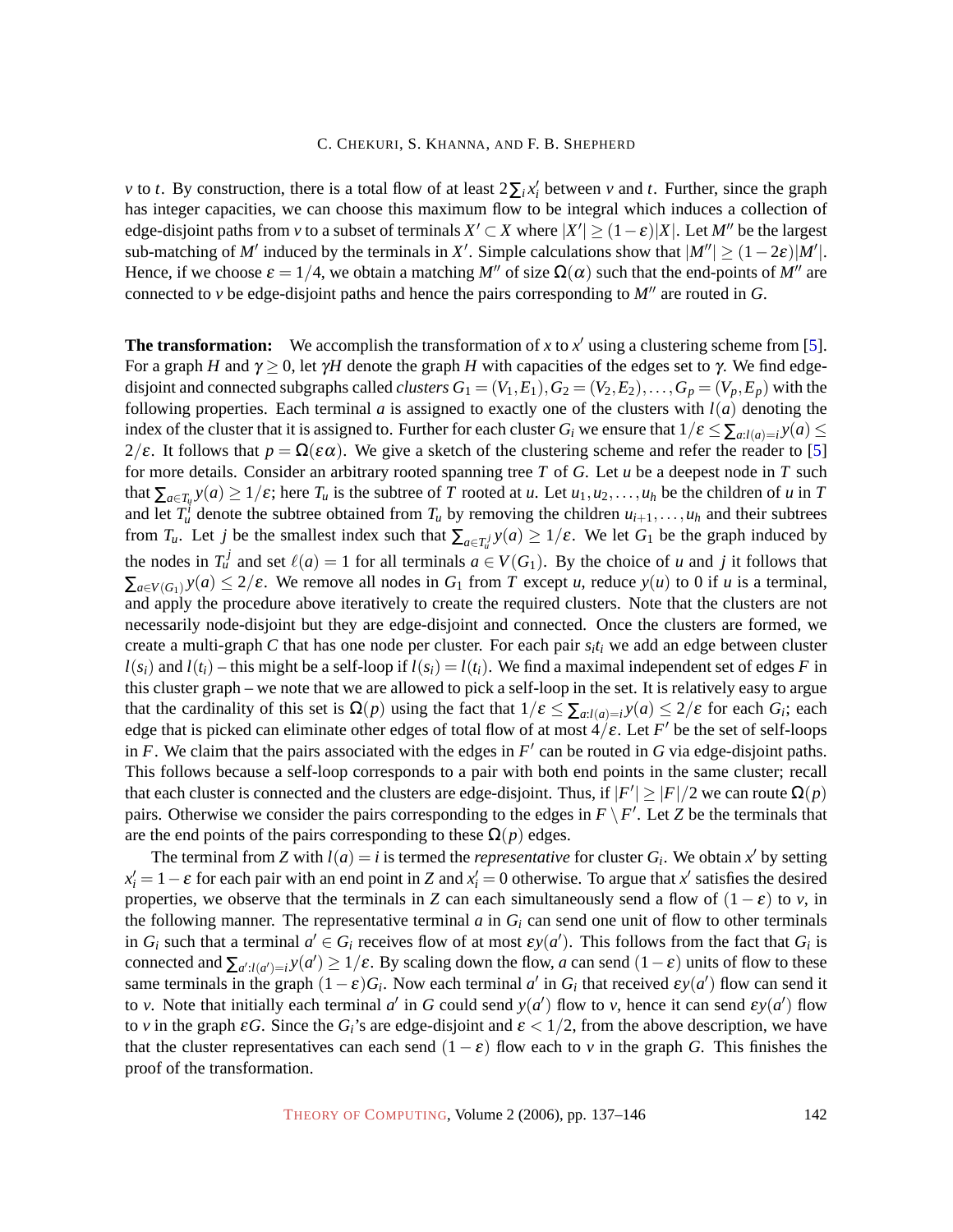#### <span id="page-6-0"></span>**3.2 Directed acyclic graphs**

The clustering scheme that was at the heart of the proof for the undirected graph case does not apply in the directed graph setting. When the graph is acyclic, however, we can reduce the problem to a highly structured instance called a *v*-separable instance [\[4\]](#page-7-3) as follows. Let  $G_1 = G[V_1]$  where  $V_1$  is the set of nodes that have a directed path to *v* in *G*. Let  $G_2 = G[V_2]$  where  $V_2$  is the set of nodes that have a directed path from *v* in *G*. Since *G* is acyclic,  $V_1 \cap V_2 = \{v\}$  and for any pair  $(s_i, t_i)$  that sends flow through *v*,  $s_i \in V_1$  and  $t_i \in V_2$ . Let  $H = G_1 \cup G_2$ . Note that all the flow for a pair  $(s_i, t_i)$  that goes through *v* in *G* is routed entirely in *H*.

An *O*(log*n*) approximation for *v*-separable instances of EDP was shown in [\[4\]](#page-7-3). Here we provide a constant factor approximation by iteratively applying the incremental flow augmentation procedure of Section [2.1](#page-3-0) to the graphs *G*<sup>1</sup> and *G*2[. Independent of our work, Nguyen \[16\] has shown that](#page-3-0) *v*-separable instances can in fact be solved exactly if  $G_1$  and  $G_2$  are acyclic.

Let  $X = \{(s_i, t_i) \mid 1 \leq i \leq p\}$  denote the set of source-sink pairs with non-zero flow that goes through *v* and let  $x_i$  denote the flow sent by  $(s_i, t_i)$  through *v*. Hence  $\sum_i x_i = \alpha$ . Let *I* be the subset of pairs *i* such that  $x_i = 1$ . We describe an iterative procedure that modifies the original multicommodity flow through  $v, f^0$ , to obtain flows  $f^1, f^2, \ldots, f^h$ . In  $f^j$ , we let  $x_i^j$ *i*<sup> $j$ </sup> denote the flow from *s<sub>i</sub>* to *t<sub>i</sub>*. We ensure that  $x_i^h$  is integral for  $1 \le i \le k$  and  $\sum_i x_i^h \ge \lfloor \alpha/2 \rfloor$ . To accomplish this, in the *j*th iteration we pick an arbitrary pair  $\ell$  such that  $x^j_\ell \in (0,1)$ . We stop if there is no such pair. We apply the incremental flow augmentation algorithm from [Theorem 2.1](#page-3-1) twice. We apply it once to the graph  $G_1$  with  $v$  as the sink to augment the flow of  $s_\ell$  up to 1 without decreasing the flow of any  $s_i$  with  $x_i^j = 1$ . We apply it another time to the graph  $G_2$  with  $v$  as the source, to augment the flow of  $t_\ell$  up to 1 without decreasing the flow of any  $t_i$  with  $x_i^j = 1$ . These two flow augmentations do not interfere with each other since  $G_1$  and  $G_2$  are disjoint. In the augmenting procedure in  $G_1$  we might reduce the flow from some  $s_i$ 's to  $v$  in  $G_1$ . Note, however, that the total such lost flow in  $G_1$  is at most  $1 - x^j_\ell < 1$ . Similarly we might reduce the flow from *v* to some  $t_i$ 's in the procedure in  $G_2$ . For any demand *i* affected in either augmentation, we set  $x_i^{j+1} = \min\{b_i, b_i'\} \leq x_i^{j}$ *i* , where  $b_i$ ,  $b'_i$  are the new flow values for  $s_i$ ,  $t_i$  respectively after the augmentations. Thus the total loss of flow to other pairs in phase *j* is at most  $2(1 - x^j)$  $\ell$ ). Since we started with  $\alpha$  units of flow, it follows that we end up with at least  $\alpha/2$  pairs with unit flow each. Since  $G_1$  and  $G_2$  are disjoint, the sources of the chosen pairs can route their flow integrally to *v* and similarly *v* can route flow to the sinks of the pairs integrally. This yields the desired disjoint paths.

**Weighted case:** For both undirected and the DAG case, it is straightforward to modify the algorithms to handle weights on the pairs. In each step where we have a choice of choosing an arbitrary pair, we choose the pair with the largest weight. The analysis extends directly and we omit the details.

### <span id="page-6-1"></span>**4 Conclusions**

We showed an  $O(\sqrt{n})$  upper bound on the integrality gap for EDP and UFP in undirected graphs and DAGs. This matches the known lower bound within a constant factor. It is conjectured in [\[4\]](#page-7-3) that the integrality gap for directed graphs is also  $O(\sqrt{n})$  and this remains an interesting open problem. Proving this in the affirmative would essentially settle the approximability of EDP in directed graphs.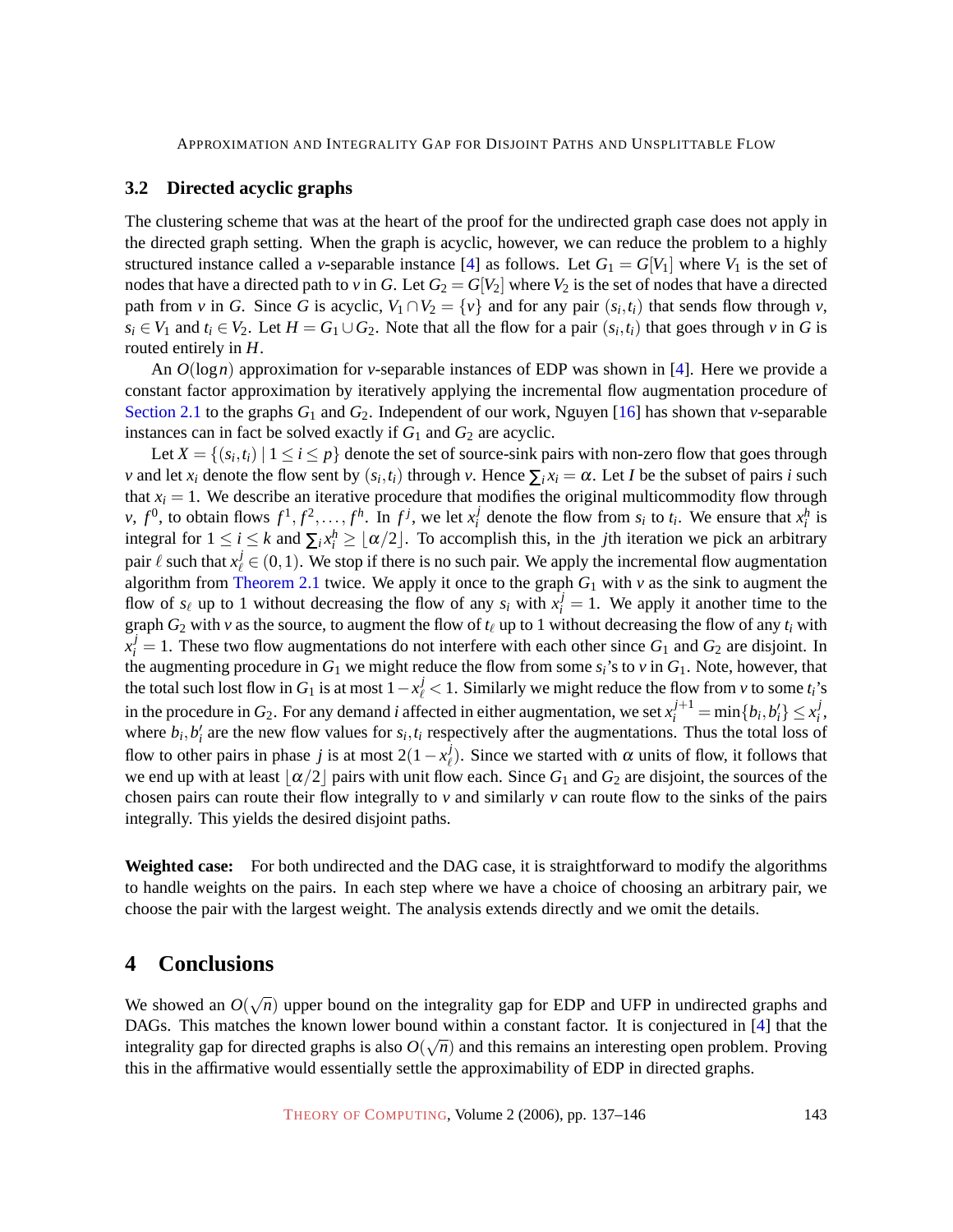**Acknowledgments.** We thank the reviewers for several comments that improved the presentation of the paper. Chandra Chekuri and F. Bruce Shepherd acknowledge support from ONR basic research grant N00014-05-1-0256 to Lucent Bell Labs. Sanjeev Khanna acknowledges support from an NSF Career Award CCR-0093117.

## **References**

- <span id="page-7-4"></span>[1] [\\*](http://theoryofcomputing.org/articles/main/v002/a007/bibliography.html#AndrewsCKZ05) MATTHEW ANDREWS, JULIA CHUZHOY, SANJEEV KHANNA, AND LISA ZHANG: Hardness of the undirected edge-disjoint paths problem with congestion. In *Proceedings of the 46th Annual IEEE Symposium on Foundations of Computer Science (FOCS)*, pp. 226–244, 2005. [\[FOCS:10.1109/SFCS.2005.41\]](http://doi.ieeecomputersociety.org//10.1109/SFCS.2005.41). [1](#page-0-0)
- <span id="page-7-5"></span>[2] [\\*](http://theoryofcomputing.org/articles/main/v002/a007/bibliography.html#AzarR06) YOSSI AZAR AND ODED REGEV: Combinatorial algorithms for the unsplittable flow problem. *Algorithmica*, 44(1):49–66, 2006. Preliminary version in *Proc. of IPCO*, 2001. [\[Algorith](http://springerlink.metapress.com/link.asp?id=yl21u55g402h8033)[mica:yl21u55g402h8033,](http://springerlink.metapress.com/link.asp?id=yl21u55g402h8033) [IPCO:eq2xun7jtdm8udue\]](http://springerlink.metapress.com/link.asp?id=eq2xun7jtdm8udue). [1](#page-1-0)
- <span id="page-7-6"></span>[3] [\\*](http://theoryofcomputing.org/articles/main/v002/a007/bibliography.html#BavejaS00) ALOK BAVEJA AND ARAVIND SRINIVASAN: Approximation algorithms for disjoint paths and related routing and packing problems. *Math. Oper. Res.*, 25(2):255–280, 2000. [1](#page-1-0)
- <span id="page-7-3"></span>[4] [\\*](http://theoryofcomputing.org/articles/main/v002/a007/bibliography.html#edp_revisited) CHANDRA CHEKURI AND SANJEEV KHANNA: Edge disjoint paths revisited. In *Proceedings of the 14th Annual ACM-SIAM Symposium on Discrete Algorithms (SODA)*, pp. 628–637, 2003. [\[SODA:644108.644212\]](http://portal.acm.org/citation.cfm?id=644108.644212). [1,](#page-0-0) [1,](#page-1-0) [3,](#page-4-0) [3.2,](#page-6-0) [4](#page-6-1)
- <span id="page-7-8"></span>[5] [\\*](http://theoryofcomputing.org/articles/main/v002/a007/bibliography.html#allnothing) CHANDRA CHEKURI, SANJEEV KHANNA, AND F. BRUCE SHEPHERD: The all-or-nothing multicommodity flow problem. In *Proceedings of the 36th Annual ACM Symposium on Theory of Computing (STOC)*, pp. 156–165, 2004. [\[STOC:1007352.1007383\]](http://portal.acm.org/citation.cfm?id=1007352.1007383). [3.1](#page-5-0)
- <span id="page-7-7"></span>[6] [\\*](http://theoryofcomputing.org/articles/main/v002/a007/bibliography.html#ChekuriMS03) CHANDRA CHEKURI, MARCELO MYDLARZ, AND F. BRUCE SHEPHERD: Multicommodity demand flow in a tree. In *Proceedings of 30th International Colloquium on Automata, Languages and Programming (ICALP)*, volume 2719 of *Lecture Notes in Computer Science*, pp. 410–425. Springer, 2003. [\[ICALP:du648d9x5721adll\]](http://springerlink.metapress.com/link.asp?id=du648d9x5721adll). [1](#page-1-0)
- <span id="page-7-0"></span>[7] [\\*](http://theoryofcomputing.org/articles/main/v002/a007/bibliography.html#Frank_survey) ANDRÁS FRANK: Packing paths, cuts, and circuits - a survey. In B. Korte, L. Lovász, H. J. Prömel, and A. Schrijver, editors, *Paths, Flows and VLSI-Layout*, pp. 49–100. Springer Verlag, 1990. [1](#page-0-0)
- <span id="page-7-1"></span>[8] [\\*](http://theoryofcomputing.org/articles/main/v002/a007/bibliography.html#GargVY97) NAVEEN GARG, VIJAY V. VAZIRANI, AND MIHALIS YANNAKAKIS: Primal-dual approximation algorithms for integral flow and multicut in trees. *Algorithmica*, 18(1):3–20, 1997. [\[Algorith](http://springerlink.metapress.com/link.asp?id=x1dykd3030ggac4w)[mica:x1dykd3030ggac4w\]](http://springerlink.metapress.com/link.asp?id=x1dykd3030ggac4w). [1](#page-0-0)
- <span id="page-7-2"></span>[9] [\\*](http://theoryofcomputing.org/articles/main/v002/a007/bibliography.html#GuruswamiKRSY03) VENKATESAN GURUSWAMI, SANJEEV KHANNA, RAJMOHAN RAJARAMAN, F. BRUCE SHEPHERD, AND MIHALIS YANNAKAKIS: Near-optimal hardness results and approximation algorithms for edge-disjoint paths and related problems. *J. Comput. Syst. Sci.*, 67(3):473–496, 2003. Preliminary version in *Proc. of ACM STOC*, 1999. [\[JCSS:10.1016/S0022-0000\(03\)00066-7,](http://dx.doi.org/10.1016/S0022-0000(03)00066-7) [STOC:301250.301262\]](http://portal.acm.org/citation.cfm?id=301250.301262). [1,](#page-0-0) [1](#page-1-0)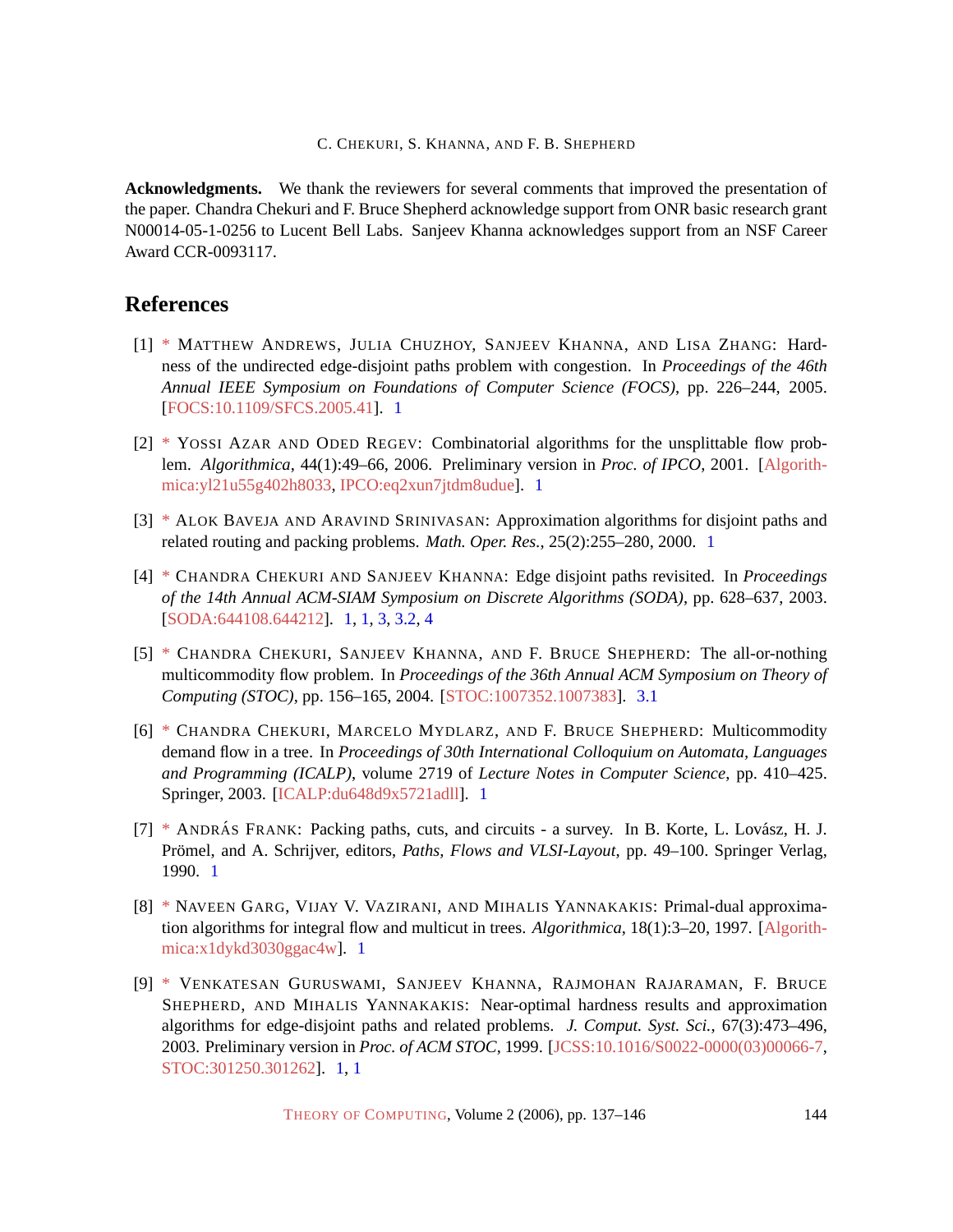- <span id="page-8-1"></span>[10] [\\*](http://theoryofcomputing.org/articles/main/v002/a007/bibliography.html#Kleinberg-thesis) JON KLEINBERG: *Approximation algorithms for disjoint paths problems*. PhD thesis, MIT, Cambridge, MA, May 1996. [1](#page-0-0)
- <span id="page-8-3"></span>[11] [\\*](http://theoryofcomputing.org/articles/main/v002/a007/bibliography.html#Kolliopoulos_survey) STAVROS KOLLIOPOULOS: Edge disjoint paths and unsplittable flow. In Teofilo F. Gonzalez, editor, *Handbook on Approximation Algorithms and Metaheuristics*, CRC Computer and Information Science. Chapman and Hall, 2006. To appear. [1](#page-0-0)
- <span id="page-8-4"></span>[12] [\\*](http://theoryofcomputing.org/articles/main/v002/a007/bibliography.html#KolliopoulosS04) STAVROS G. KOLLIOPOULOS AND CLIFFORD STEIN: Approximating disjoint-path problems using packing integer programs. *Math. Program.*, 99(1):63–87, 2004. Preliminary version in *Proc. of IPCO, 1998*. [\[MathProg:lh5yrd3peyp3kb3h,](http://springerlink.metapress.com/link.asp?id=lh5yrd3peyp3kb3h) [IPCO:upy56mcmrvfqdm84\]](http://springerlink.metapress.com/link.asp?id=upy56mcmrvfqdm84). [1,](#page-0-0) [1](#page-1-0)
- <span id="page-8-8"></span>[13] [\\*](http://theoryofcomputing.org/articles/main/v002/a007/bibliography.html#Kolman03) PETR KOLMAN: A note on the greedy algorithm for the unsplittable flow problem. *Inf. Process. Lett.*, 88(3):101–105, 2003. [\[IPL:10.1016/S0020-0190\(03\)00351-X\]](http://dx.doi.org/10.1016/S0020-0190(03)00351-X). [1](#page-1-0)
- <span id="page-8-5"></span>[14] [\\*](http://theoryofcomputing.org/articles/main/v002/a007/bibliography.html#KolmanS02) PETR KOLMAN AND CHRISTIAN SCHEIDELER: Improved bounds for the unsplittable flow problem. In *Proceedings of the 13th Annual ACM-SIAM Symposium on Discrete Algorithm (SODA)*, pp. 184–193, 2002. [\[SODA:545381.545404\]](http://portal.acm.org/citation.cfm?id=545381.545404). [1,](#page-0-0) [1](#page-1-0)
- <span id="page-8-7"></span>[15] [\\*](http://theoryofcomputing.org/articles/main/v002/a007/bibliography.html#MaW00) BIN MA AND LUSHENG WANG: On the inapproximability of disjoint paths and minimum steiner forest with bandwidth constraints. *J. Comput. Syst. Sci.*, 60(1):1–12, 2000. [\[JCSS:10.1006/jcss.1999.1661\]](http://dx.doi.org/10.1006/jcss.1999.1661). [1](#page-0-0)
- <span id="page-8-9"></span>[16] [\\*](http://theoryofcomputing.org/articles/main/v002/a007/bibliography.html#Nguyen05) THANH NGUYEN: On disjoint paths. Personal communication, August 2005. [1,](#page-2-1) [3.2](#page-6-0)
- <span id="page-8-2"></span>[17] [\\*](http://theoryofcomputing.org/articles/main/v002/a007/bibliography.html#Schrijver_book) ALEXANDER SCHRIJVER: *Combinatorial Optimization: Polyhedra and Efficiency*. Springer-Verlag, Berlin Hiedelberg, 2003. [1](#page-0-0)
- <span id="page-8-6"></span>[18] [\\*](http://theoryofcomputing.org/articles/main/v002/a007/bibliography.html#KasturiV04) KASTURI R. VARADARAJAN AND GANESH VENKATARAMAN: Graph decomposition and a greedy algorithm for edge-disjoint paths. In *Proceedings of the 15th Annual ACM-SIAM Symposium on Discrete Algorithm (SODA)*, pp. 379–380, 2004. [\[SODA:982792.982846\]](http://portal.acm.org/citation.cfm?id=982792.982846). [1,](#page-0-0) [1](#page-1-0)

#### <span id="page-8-0"></span>AUTHORS

Chandra Chekuri Lucent Bell Labs 600 Mountain Avenue Murray Hill, NJ 07974, USA chekuri@research.bell-labs.com <http://cm.bell-labs.com/cm/cs/who/chekuri/>